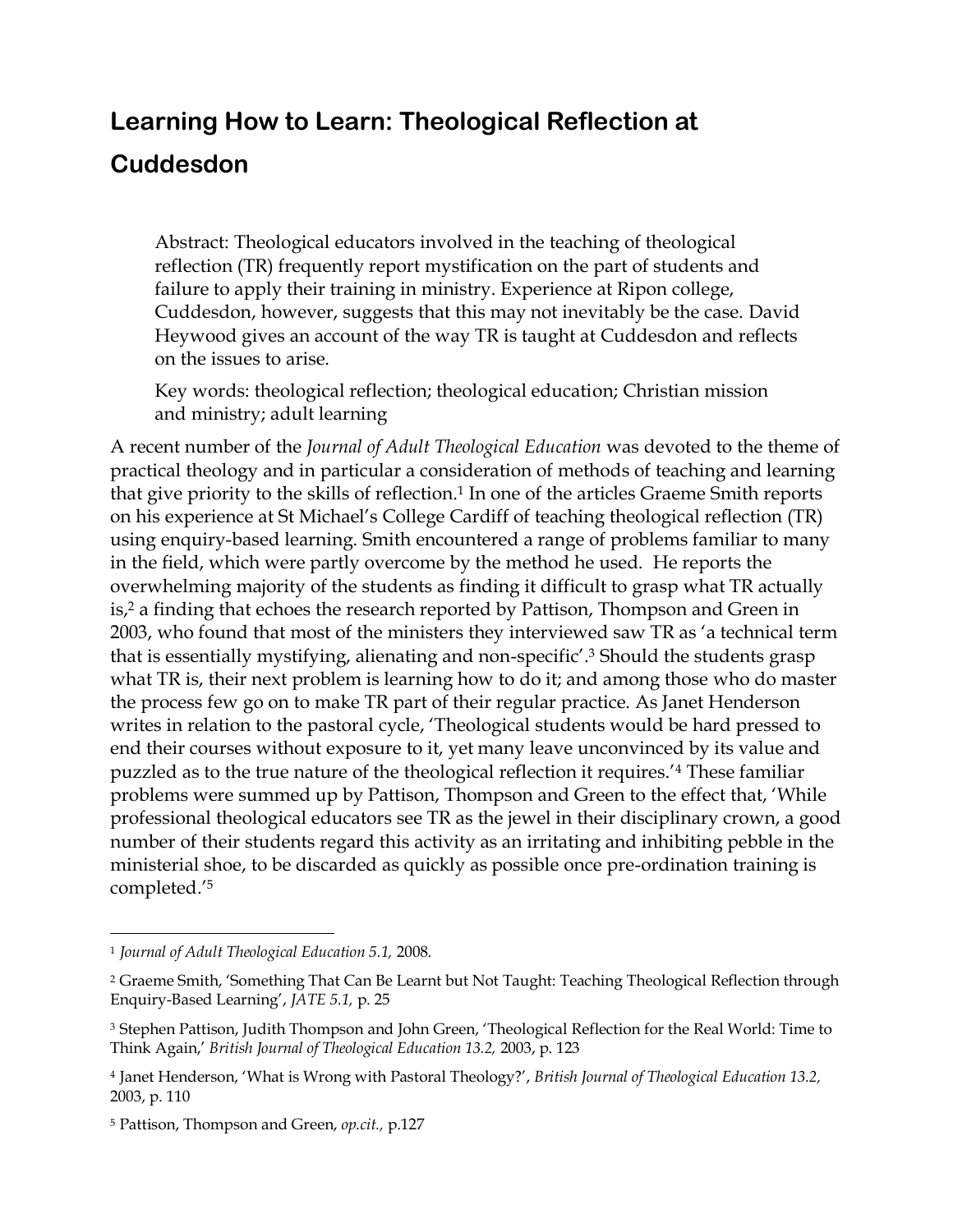At Cuddesdon we have been teaching TR to residential students only for the past three years, but the results we are seeing contrast markedly with these frequently reported findings. Typically, students progress from bewilderment about TR to firm commitment over a period of up to six months. They use it successfully in reflection on their practical placements, occasionally remark unprompted on its potential for future ministry and one small group voluntarily inserted an extra weekly session of group reflection into their timetable. Two of our most recent leavers have run courses on TR in their parishes and report encouraging responses. It therefore seemed worthwhile to share what we do and reflect on the way this may illuminate what TR actually is and where it fits in the educational process. The article focuses on students in residential training for Anglican ministry, typically following a two-year course.

When I arrived as Director of Pastoral Studies I suffered from the major disadvantage shared with most of my contemporaries of having been in full-time ministry in the Church of England for twenty years without ever having used TR as a formal process. On the other hand I had the advantage of having led a course written by Roger James for the Lichfield Diocesan Local Ministry training scheme entitled 'Design for Learning', which introduced candidates for local ministry to the methods of TR. I brought with me the course 'Twenty-Four/Seven' compiled by Roger James, Robert Daborn and Elizabeth Jordan, through which the same candidates enable small groups in their churches to reflect on work- and life-based situations. I also had behind me my thirty year old training as a secondary school-teacher and my doctoral research on the way people learn. <sup>6</sup> After three years I am still working on integrating the insights that emerged from that work with my experience of teaching and – finally – practising TR.

Perhaps because of the bias I brought with me, we set out with the understanding that TR is the key to learning from experience. We present it to the students as a tool to enable them to make the most of their practical placements and to be able to apply the considerable amount of academic learning they are to receive to ministry. Early on I use the quotation from Ballard and Pritchard: '[TR] is simply the art of making theology connect with life and ministry so that gospel truth comes alive.'<sup>7</sup> This, of course, involves commitment to a certain view of learning, an 'adult education' rather than 'academic' approach, which takes seriously the importance of reflection in the learning process, the need to integrate new learning with existing experience and understanding, and to be able to grasp how newly acquired concepts work out in practice. It means that TR is firmly located in the curriculum as part of 'learning how to learn'.

Thus it may be significant that we teach our students TR at the beginning of their course and start the teaching before they attend a single lecture. Moreover, the work we do on TR begins with a study of how people learn. Our students have been out of formal learning for periods varying from one or two years to twenty or more. With the support of colleagues I take a considerable portion of the college's induction week to help them orient themselves to a period of intensive training by reflecting on their previous

<sup>6</sup> reference to my work on learning

<sup>7</sup> Paul Ballard and John Pritchard, *Practical Theology in Action,* SPCK 1996, p.118.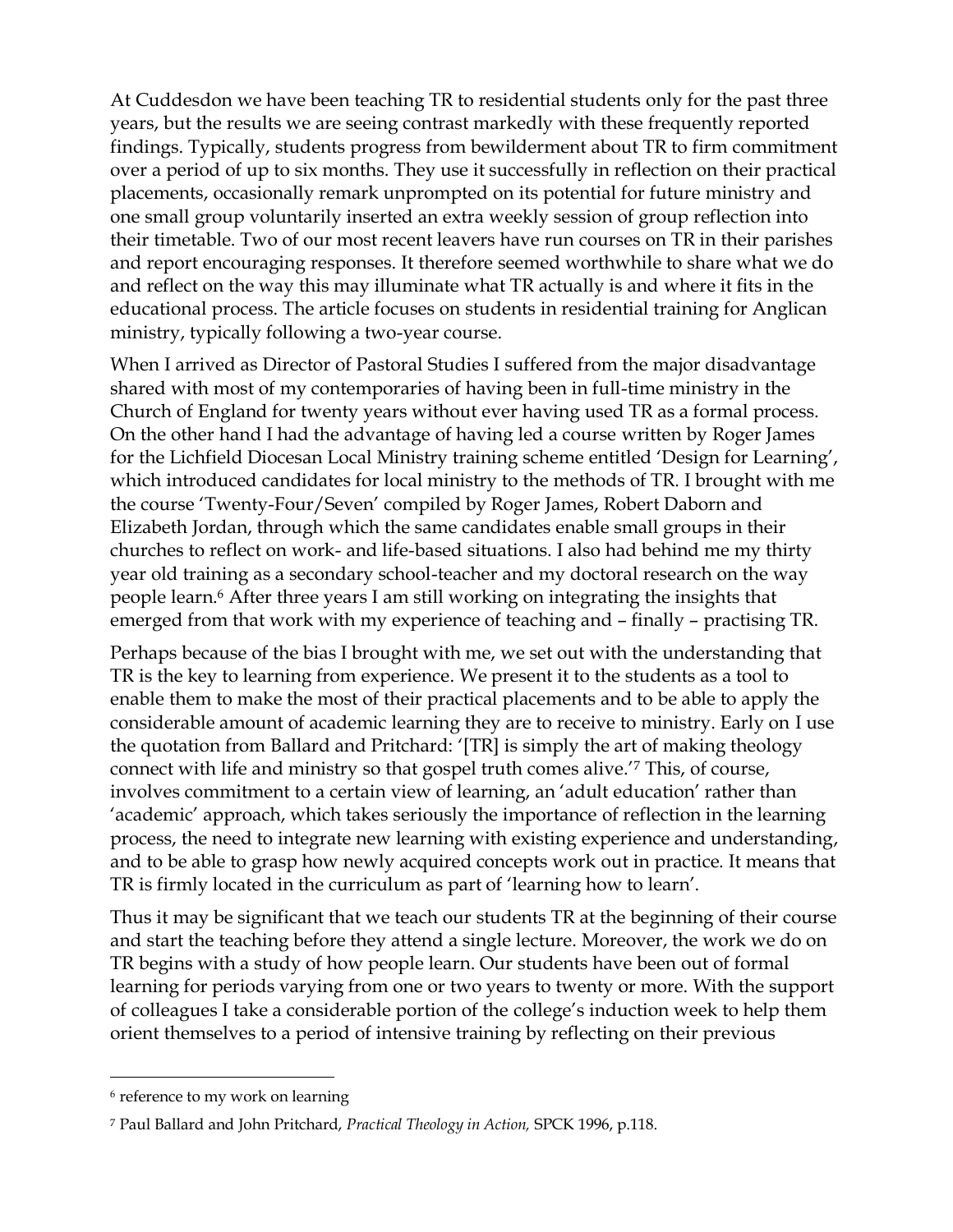experience of learning. In an exercise I also inherited from Roger James, I ask them to choose an example of something significant they recently learned and to trace the process by which they learned it. The new learning might be new information, a new skill, a new understanding or perspective, a new sensibility (such as appreciating Mozart's music) or a new insight, such as about oneself, other people or God. After the students share their experience in small groups, we compile a whole group survey of the factors involved in our learning, enabling us to place the frequency of 'being told something by someone else' (for our most recent year group, the second most common response) alongside other factors and situations such as 'reading a book', 'discussion group', 'role play or simulation exercise', 'observation of someone else' (the commonest for our most recent group), trying to solve a problem, doing something unfamiliar, a casual conversation, and – last but not least – 'reflecting on experience' (third most mentioned for our last group). By the end of this first session I hope the students will be able to describe the most important factors in their own and others' learning; the breadth of possible learning experiences; and how theological training fits into the whole spectrum of adult learning.

My objective in the next session is to help students recognise that everyone comes to learning with an existing understanding of the area to be covered. I ask them to draw a picture – diagrammatic, symbolic or representational – that represents their idea of the church. Giving these aspirants to serious theological education something as simultaneously banal and yet demanding as this makes them potentially quite vulnerable and requires a little 'jollying along', but they are all new and relatively docile so we usually manage to surmount this hurdle! It is the next stage of the exercise that makes the point: I ask them to share their pictures in groups of three and explain them, thus demonstrating at one go that we all picture the church in different ways but that the different pictures are recognisably of the same church that we all experience: that is to say, we all have an 'ordinary theology' of the church and all our learning begins with a 'pre-concept' or existing understanding. From here we ask what happens when our ordinary theology meets experience of the church in the form of a service or PCC meeting, reading about the latest clerical scandal or speech from one of the Archbishops, or listening to a formal lecture, and hopefully the students recognise that learning is a process of search and interpretation. From here it is a short step to Kolb's learning cycle as a rough and ready description of what learning entails.

Having looked at the learning cycle we are in a position to assess our own learning style, and the next session is an exercise based on the Honey and Mumford questionnaire (it costs between £5 and £6 each to equip the students with a booklet of their own).<sup>8</sup> A useful feature of this booklet, apart from the information it gives on learning styles, is the section illustrating the various ways of short-circuiting the learning cycle, one of which is to move straight from experience to conclusion without stopping to reflect. This, of course, is what we all do most of the time. With the scale and variety of demands upon us it is essential to be able to 'sum up a situation' quickly – that is, to

<sup>8</sup> Peter Honey and Alan Mumford, *The Learning Styles Questionnaire 80-item version,* Peter Honey Publications 2006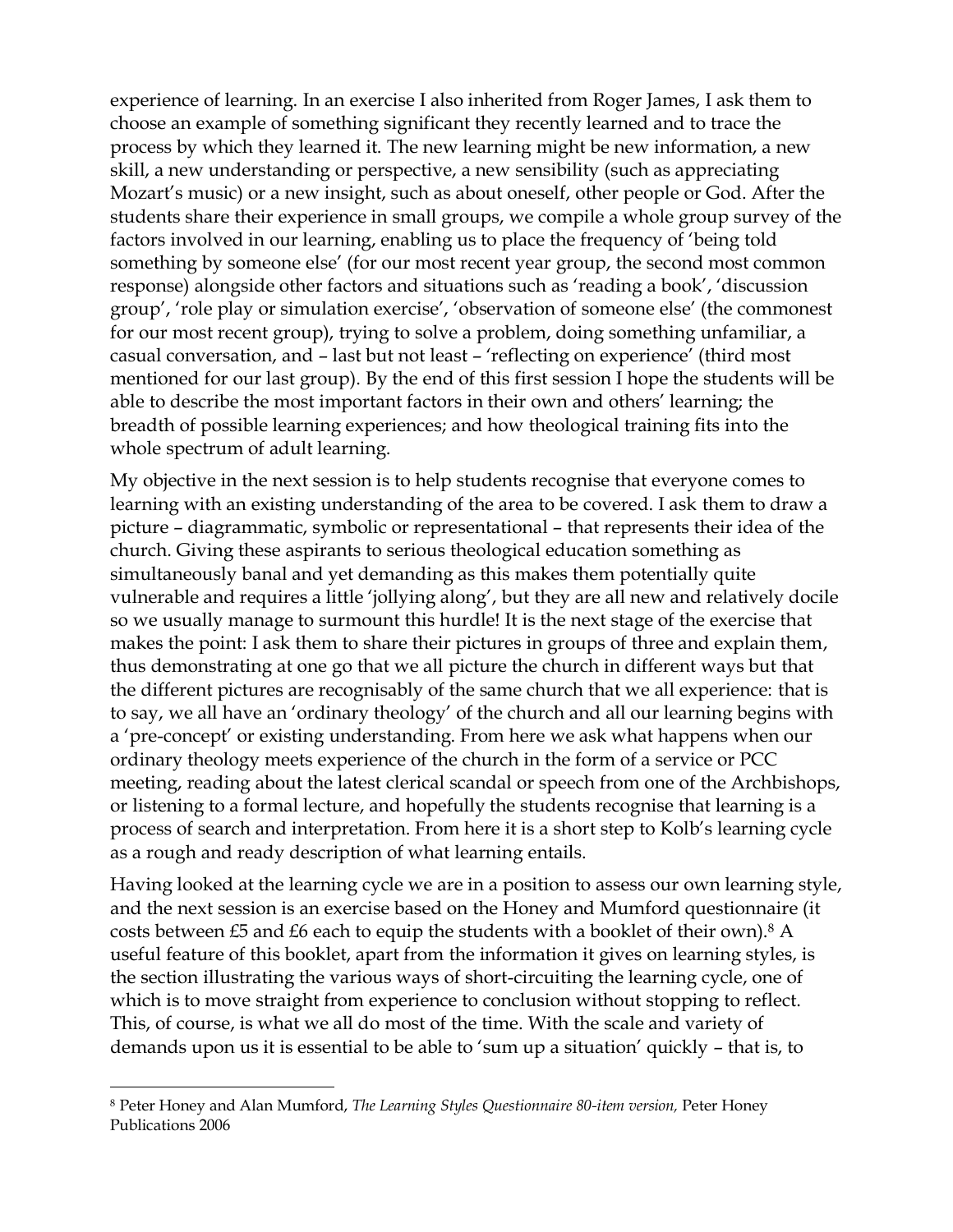provide an instant interpretation based on prior experience – in order to respond. The value of reflection is that it requires us to slow the action down, put our immediate interpretation on hold and take as much time as necessary to examine that situation from as many points of view as possible. To all this TR adds the conscious intention to draw on the resources of theological tradition before arriving at a conclusion. It is thus in a real and direct way, 'learning how to learn', using a formal process to educate the natural sub-conscious processes of reflection that we all use to manage our lives. Or to put it another way, learning TR is like sports coaching: taking apart the tennis shot or golf swing and focusing on the parts so that in the context of the game the shot may be more effective.

In session four the students are told about their practical placements and introduced to the discipline of journaling, and the stage is set for their initiation into the mysteries of TR. For this I use a passage from a book entitled *From Strangers to Neighbours.* It is a story about a Liverpool vicar who was called to the home of a woman who wanted him to baptize her little girl. The woman was a former prostitute and drug addict who, for the sake of her daughter, had decided to try to put her life straight. Unfortunately, her neighbours had decided that her increased prosperity must be due to her having become a drug pusher and had called the police. The drug squad had visited and torn her home apart. Sitting on the wreckage of her furniture the woman had asked the vicar to baptize her daughter not as a sign of explicit Christian faith but as the only way she knew of marking her determination to go on doing the best she could for her. The story ends with the vicar's comment, 'I'm not sure that the theology would have meant anything to her but, being well-versed in Scripture, the line that was going through my head was, "You are not far from the kingdom of God".<sup>9</sup>

Stopping the quotation before the Bible verse, I ask the students what passages of Scripture come to mind for them. In three years, no one has yet come up with the same verse as the original vicar! Instead they suggest an interesting variety of passages and, after narrowing these down to the most commonly suggested ones, I ask the students to work in groups to decide what the message of the suggested passage is, what light it throws on the Liverpool story and what kind of response to the woman's request it suggests. Here, in a simple exercise, we are bringing together most of the important features of TR: an incident that challenges a response; the resources of Christian tradition used in such a way as to provide a framework in which to interpret the situation and to discern what God may be doing, and perhaps too to throw new light on the Scriptural passage suggested and lead to a deeper understanding of the possibilities of ministry or even of faith itself; an intuitive leap, in which a passage from Scripture is chosen for its perceived relevance to a given event or situation and the process of reflection unfolds what that intuition may be saying; the presence of a group bringing different perspectives and working together towards a shared understanding; the presence, we trust and pray, of the Holy Spirit, guiding the process of reflection; and finally the risk of faith, the realisation that there is no guarantee of getting the response

<sup>9</sup> David Evans and Mike Fearon, *From Strangers to Neighbours,* Hodder and Stoughton 1998, p.135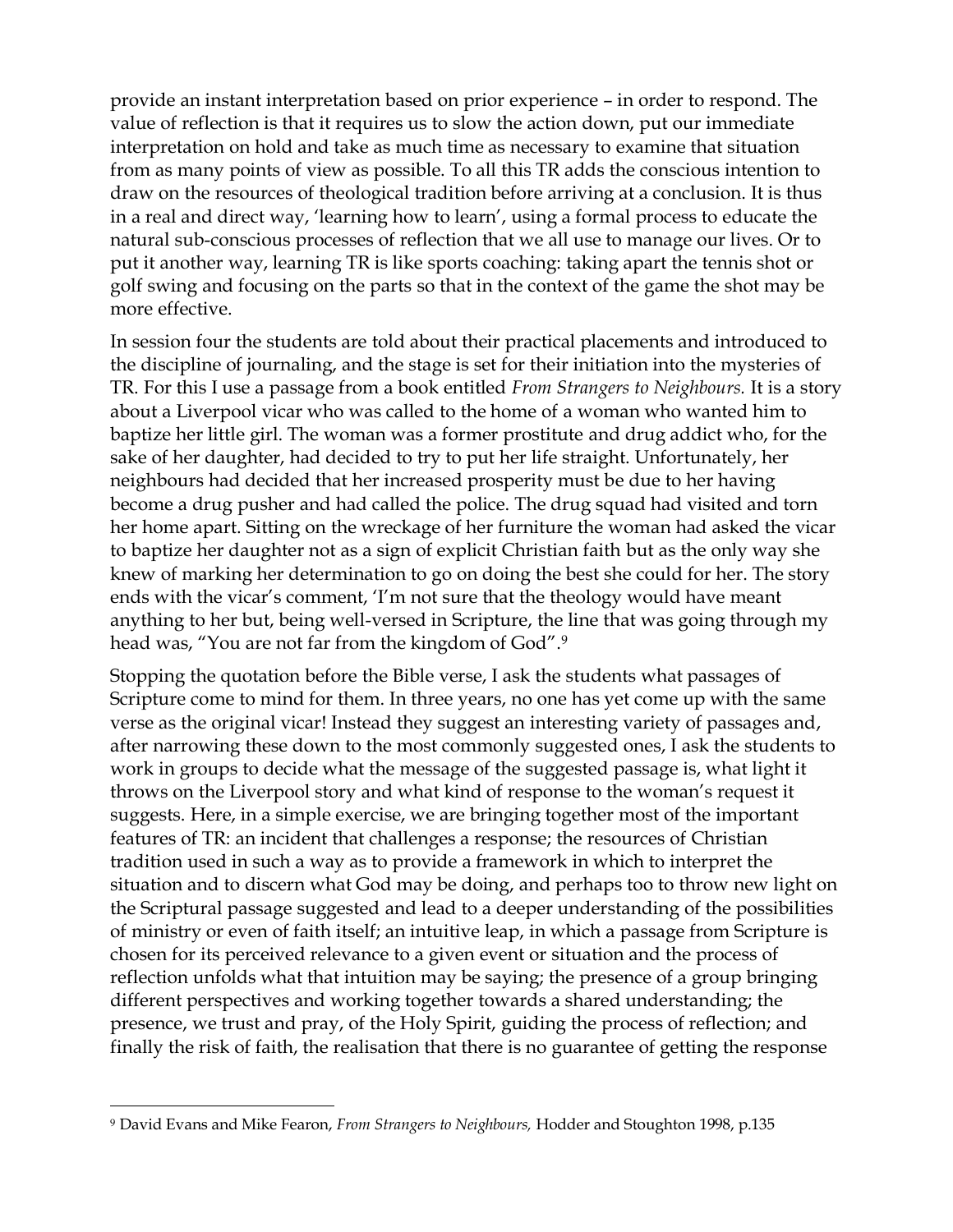'right', that it may be much safer and easier to play by the rules but that this is not what ministry calls for.

Induction week is followed by four further weekly sessions of introduction during which the students work through formal methods of TR either singly or in groups and we debrief the exercises together in full group. We begin with a simple method: critical incident analysis, using the Grove booklet by Charles Chadwick and Phillip Tovey,<sup>10</sup> and progress to a much more complex one, the Education for Ministry model from Killen and de Beer.<sup>11</sup> The contrast between the two enables us to discern how different methods work for different people and for different purposes. Some are more attuned to the focus on images and feelings in the Killen and de Beer method, some less so. Some methods, such as the pastoral cycle, work better to help resolve specific situations in ministry, others to develop a wisdom or 'habitus' for ministry and life.

We then divide into seminar groups of between 6 and 9, which will meet twelve times over the next term and a half. The groups are given a variety of formal methods of TR, most taken from the Lichfield Twenty-Four/Seven course with the addition of the pastoral cycle and the Education for Ministry method. Each week one student brings a story or incident either from their previous life and work or their pastoral placement and another leads the group following the outline they have been given, one of their tasks prior to the seminar having been to choose the method of reflection they judge most appropriate to the story offered. During the last ten minutes of each session, with the aid of the tutor, the group does a 'reflection on the reflection', analysing the process for its strengths and weaknesses. Depending on their academic programme, most of the students will have to write up at least one of these seminars, at which they either led or provided the story, and add their own reflections on the process; or else they can present an individual reflection using any method they choose.

Experience of these assessed pieces of work suggests that the students are grasping the purpose of TR and understand how to use it to reflect on concrete ministry situations. They are further backed up by a series of placement reflection exercises requiring them to discern the 'espoused' theology of a given situation, such as a hospital ward or project for the homeless, or to choose an issue relevant to the mission of the church and provide resources for reflection on it. The area we may be weak on, and about which it is difficult to acquire reliable data after only three years, is whether students who show facility in and commitment to TR during their college course go on to practise it in ministry.

My presentation of TR as a key element in a process of 'learning to learn' raises several important issues, of which I would like to highlight four in particular. The first concerns *the relation of TR to the learning cycle*. The title of Kolb's book, *Experiential Learning,*  prompts the question whether there is any other kind of learning. My own position is that Kolb's learning cycle is capable of greater precision: in particular, it needs to take into account the influence of a person's prior concept on the process of their learning

 $\overline{a}$ <sup>10</sup> Charles Chadwick and Phillip Tovey, *Growing in Ministry Using Critical Incident Analysis,* Grove 2000.

<sup>11</sup> Patricia O'Connell Killen and John de Beer, *The Art of Theological Reflection,* Crossroad 1994.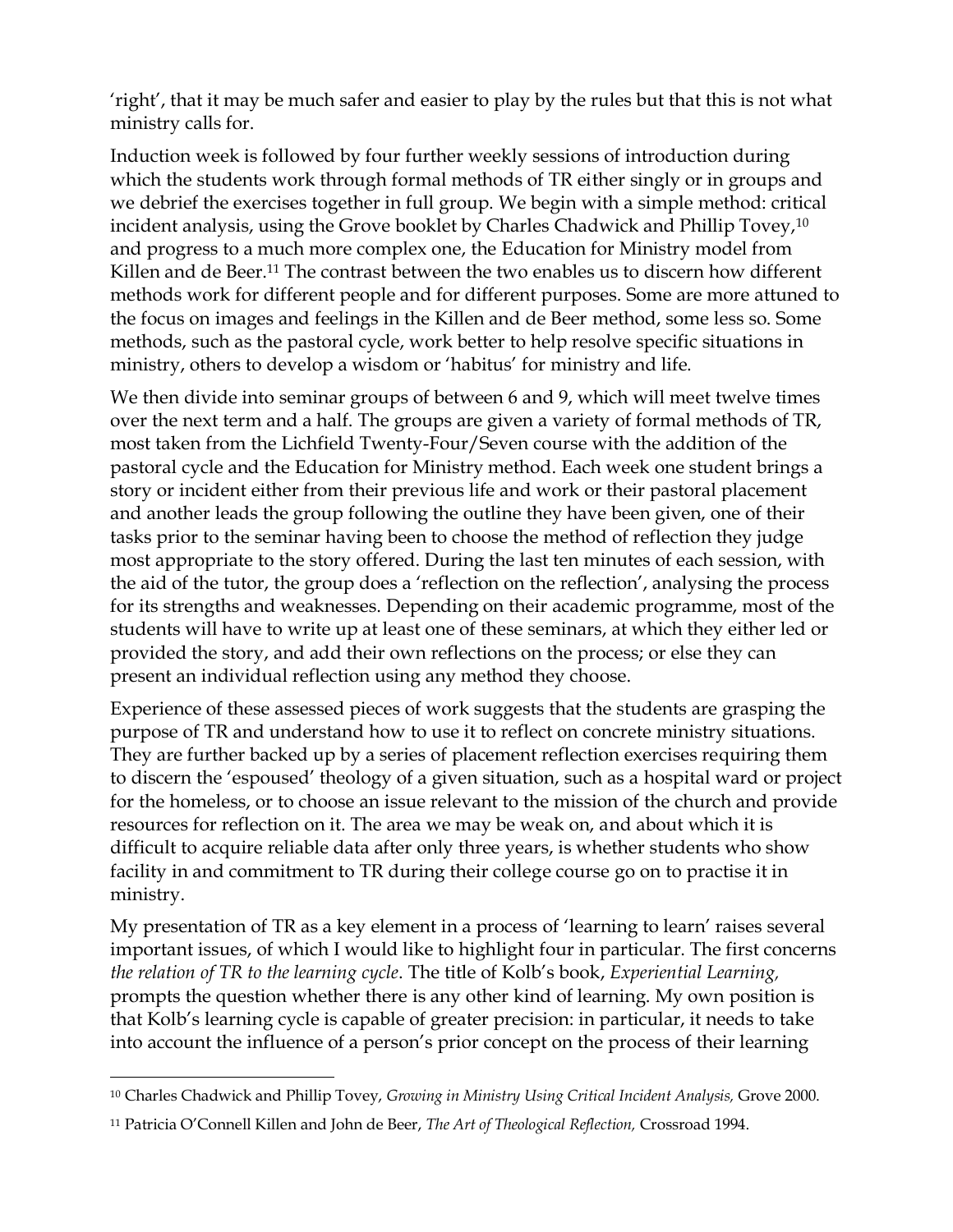and to incorporate reflection more flexibly into every stage. Nevertheless it remains a sufficiently good rough and ready description of what learning actually entails. Moreover, any method of TR will echo the learning cycle. It may give greater priority to emotion, as does for example the Education for Ministry method; it may prescribe the reflection or analysis phase in more detail, as for example does the pastoral cycle; but any given method goes all round the cycle, usually though not exclusively beginning with 'experience' and leading to 'action'. The reason for the frequent finding that academic learning mystifies TR is, then, that the academic style of learning majors on just two elements of the learning cycle, reflection and concept formation. As the adult educator knows, without the opportunity to relate new learning to prior experience and to explore the practical outcome of new concepts, academic education may come to represent what Paolo Friere called the 'banking' concept.<sup>12</sup> To learn TR at the outset of a course of training for ministry is thus truly to learn how to learn: how to take the Bible, Christian doctrine, history of the church and so on and relate it to practice.

A second issue concerns *the primacy of practical knowledge.* Over the past twenty years practical knowledge has been gradually enhancing its status throughout the academy; and in theology in particular its profile has been raised by the progress of practical theology from 'helpful hints for ministers' to a discipline in its own right. But practical knowledge is not yet recognised as more fundamental and more basic than theoretical knowledge. It is well known that Michael Polanyi wrote, 'We know more than we can tell,'<sup>13</sup> but less well known that he also wrote, 'While tacit knowledge can be possessed by itself, explicit knowledge must rely on being tacitly understood or applied. Hence all knowledge is either tacit or else rooted in tacit knowledge.'<sup>14</sup> In other words, all theoretical knowledge rests on and emerges from tacit knowledge, which is practical. His work is full of examples, from following a recipe to riding a bicycle to conducting a scientific experiment, to illustrate that 'practical know-how' is the foundational level of knowledge. My own research suggests that what we think of as 'knowledge' is actively organised in our minds and consists of a readiness to respond to situations; in other words, that knowing is a skill. Theory is necessary but can take us only so far: wisdom lies in applying what we know.

This leads to the further question: *What is theology?* In 1987 the Church of England working party's report *Education for the Church's Ministry,* which set the direction for theological training, took up and built upon Edward Farley's central insight that, rather than a branch of theoretical knowledge divided into sub-disciplines, theology was to be understood as a 'habitus' or wisdom for living.<sup>15</sup> Both Farley and the working party came down firmly in favour of theology as spectacles for interpreting the world rather

<sup>12</sup> Paolo Friere, *Pedagogy of the Oppressed,* Penguin edition 1996, p.52-62.

<sup>13</sup> Michael Polanyi, *The Tacit Dimension,* Routledge and Kegan Paul 1967, p.4

<sup>14</sup> Polanyi, 'The Logic of Tacit Inference', *Philosophy 41,* 1966, p.7, reprinted in *Knowing and Being,*  Routledge and Kegan Paul 1969, p.144

<sup>15</sup> Edward Farley, Theologia, Fortress Press 1983. Advisory Council for the Church's Ministry occasional paper 22, *Education for the Church's Ministry,* 1987.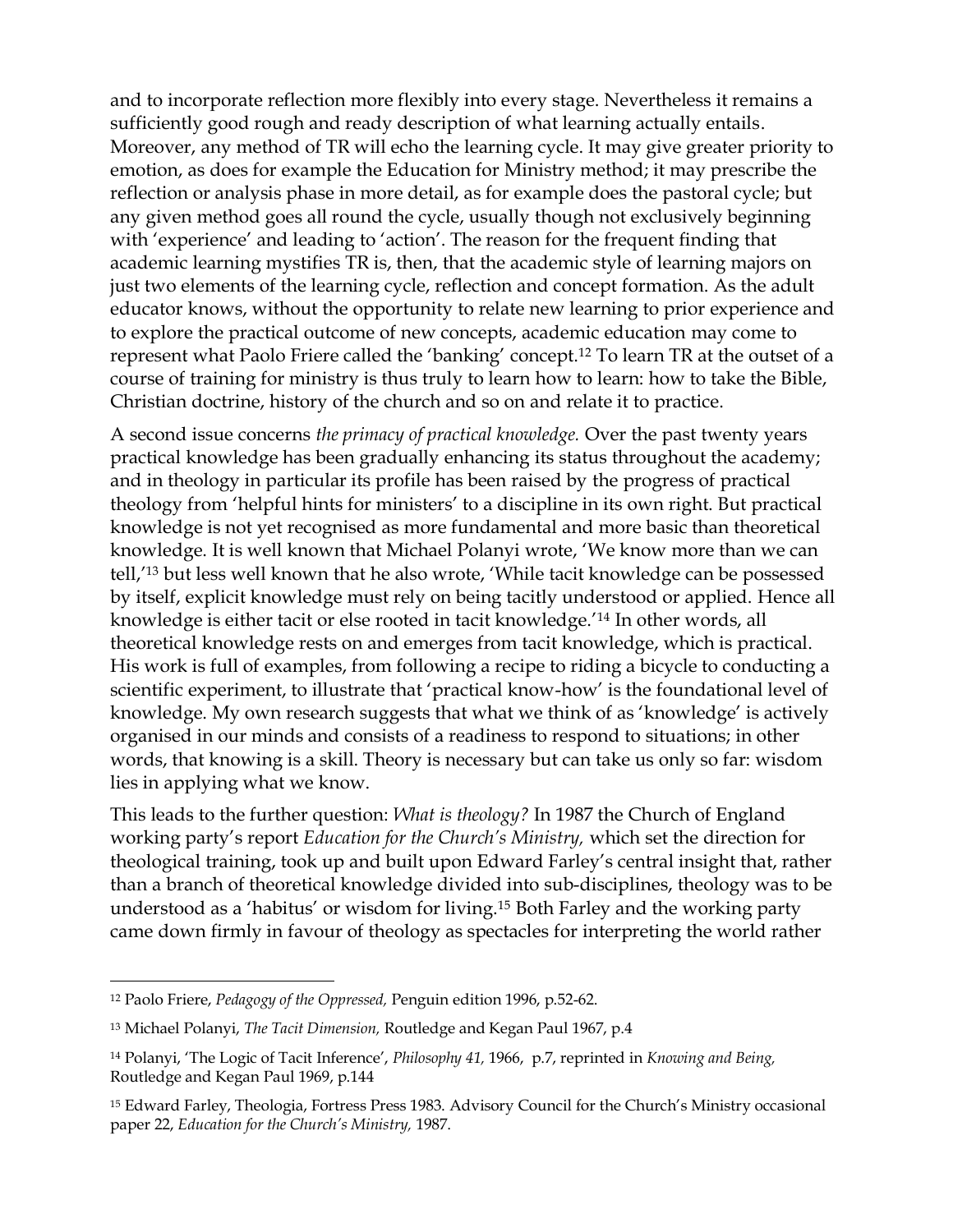than simply 'knowledge about'. Two quotations I use with the students help to make this point, the first from Laurie Green, the second from Rowan Williams:

The clear message was that if I managed to read, mark, learn and inwardly digest all these volumes then I too would be able to sit in smoke-filled studies and debate the various theological arguments and points of view that were being propounded there. This, they told me, was what 'doing theology' meant. But it seemed to me that they expected me to engage only in the study of other people's theology - to 'read' theology but not to 'do' it.<sup>16</sup>

A theologically educated person is someone who has acquired the skill of reading and interpreting the world in the context and framework of Christian belief and Christian worship ... not someone who simply knows a great deal about the Bible or history of doctrine but somebody who is able to engage in some quite risky and innovative interpretation and ... to recognize holy lives.<sup>17</sup>

In other words, theology is an action/reflection process. We see this, for example, in the practise of Jesus, who invited his hearers to use their observations of nature and their own personal experience as raw material for understanding the nature of God. We see it in Paul, who in addressing the pressing pastoral issues of his churches not only goes back to first principles and seeks to apply these in practice, but allows the situation to suggest which principles are of greatest relevance. We see it too in the early church, where the process by which the doctrines of the Trinity and of the two natures in Christ were formulated consisted in the attempt adequately to express what had been found to be true in Christian experience. In recent years the Church of England has invited its members to engage in an action/reflection process, a period of reception for the ordination of women as priests. As a church we took an action we believed to be justified and were asked to engage in reflection on the resulting experience before deciding whether the action represented a faithful interpretation of Christian tradition. The outcome is that most engaged in the process have concluded that it does so and that women's ordination enriches the church's ministry. It is noteworthy is that many who disagree choose a style of theology in which experience is allowed no influence but rather deduction from the tradition is applied in a single direction. The lack of any significant comment on this aspect of the debate serves to illustrate how far we still have to go in recognising that 'what theology really is' is currently in question.

Finally, TR touches on another vitally important issue for the church's life and mission: *the overwhelming desire both within the church and among those who avoid it for a faith that relates to experience.* In their account of what are conventionally known as 'fresh expressions' or 'emerging church', Chris Stoddard and Nick Cuthbert quote a member of the Sanctus 1 community in Manchester: 'It's a church where difficult questions about God, faith, life and the world can be asked without receiving trite answers. The chance to reflect upon and wrestle with issues of life and faith in God's presence rather than

<sup>16</sup> Laurie Green, *Let's Do Theology,* Mowbray 1990, p.3

<sup>17</sup> Rowan Williams, CEPACS lecture, Birmingham 3 November 2004, [www.archbishopofcanterbury.org/1048](http://www.archbishopofcanterbury.org/1048) (accessed July 2008)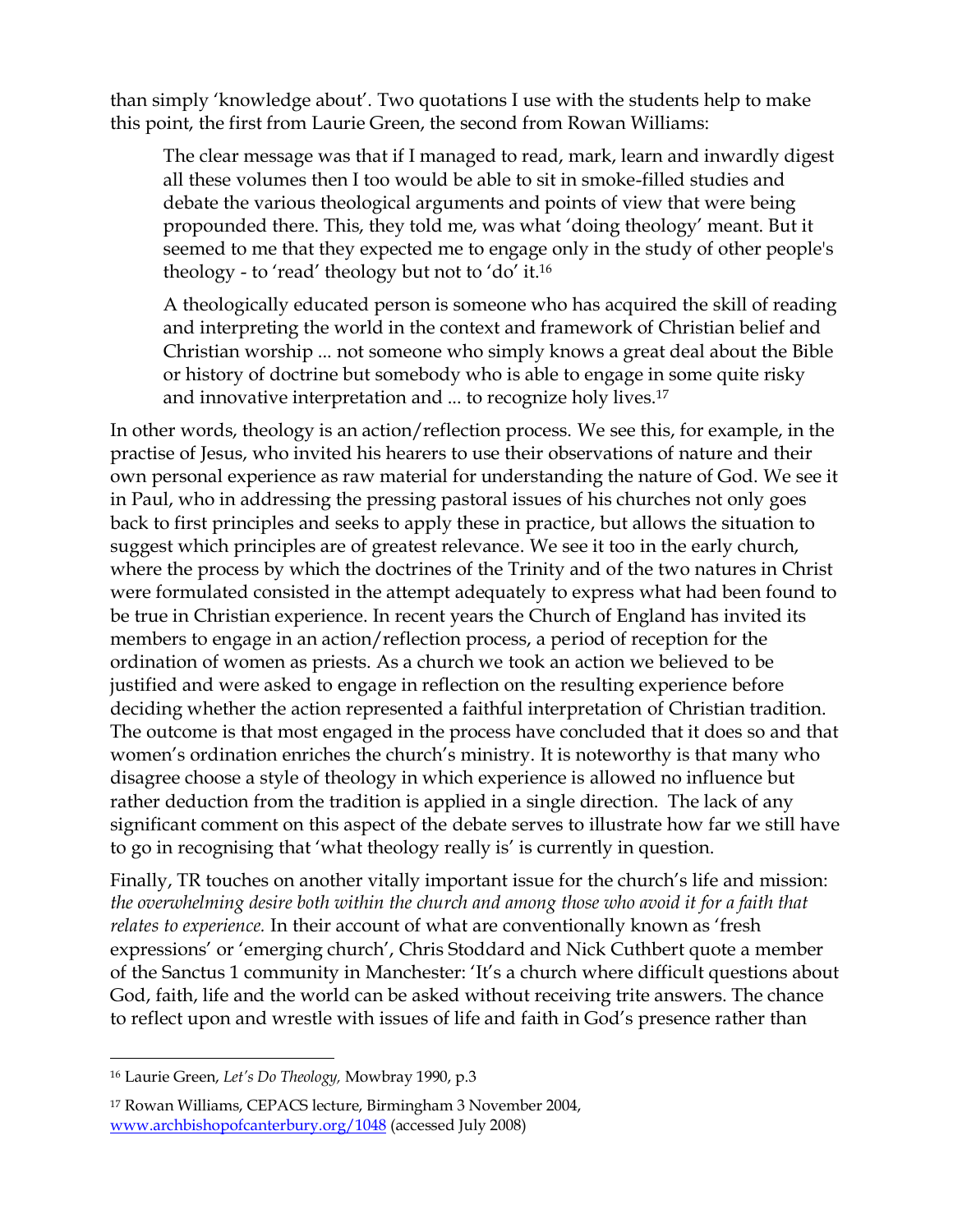simply being told what to believe and to do, is sometimes challenging, but also hugely liberating and inspiring. It's wonderful to be part of a community where God and the world, sacred and secular, aren't boxed up neatly and separately but rather where life and faith are integrated, where God is recognised to be present and active in our lives and in all of creation.'<sup>18</sup> Eddie Gibbs and Ryan Bolger quote Ben Edson, one of the leaders of this community: 'We try to create bridges that span the secular/sacred divide … We use secular music in worship as well as film and literature. I hope there are points of connection between people's everyday lives and their faith'. A criticism increasingly directed against the traditional church is that we have forgotten how to be 'spiritual', by which is meant seeking to equip people with a spirituality for everyday life.<sup>19</sup> Gibbs and Bolger themselves comment: 'During the period of modernity, the church accepted its diminished role at the margins. The church embraced the idea that its proper role was as spiritual chaplain to society. The church no longer addressed all of reality, just cordoned off the realm of the "spiritual"'. Since the 1960s, however, a variety of new spiritualities has arisen outside Christianity seeking to bridge this very divide, such that, 'The end result of this increasing isolation is that a spiritual culture now surrounds a secular church.'<sup>20</sup>

'Central to the portrayal of ordinary theology,' writes Jeff Astley, 'is the paradoxical claim that it is both fundamentally *secular* and also deeply *religious and spiritual.* It is secular in the sense of being grounded in our exercise of the ordinary roles of everyday life … It is religious as a form of theology that keeps close to the religious impulses and especially to the spirituality that drives people and heals them … The personal and 'subjective' tone of ordinary theology is an indication are here *doing* theology first hand …'<sup>21</sup> Drawing on Karl Barth, Astley argues that the more academic forms of theology could not exist without the 'irregular dogmatics' represented by ordinary theology. He might have added that Emil Brunner also argued that all science, philosophy and theology represent both a deepening and distortion of the *sensus communis* expressed by the 'characteristic wisdom of the man in the street'.<sup>22</sup> In this respect Barth and Brunner anticipate Polanyi's insight that theory is grounded in practical know-how. Astley writes that he remains puzzled by the church's failure to recognise the blindingly obvious fact that everyone does 'ordinary theology'.<sup>23</sup> And yet, writes Stephen Pattison, 'My own experience of working with students suggests that a traditional theological education may indeed inoculate students against being able to analyse experience and

<sup>18</sup> Chris Stoddard and Nick Cuthbert, *Church on the Edge,* Authentic 2006, p. 175-6.

<sup>19</sup> See for example John Drane, *The McDonaldisation of the Church,* Darton, Longman and Todd 2000 and *Do Christians Know How to Be Spiritual?,* DLT 2005.

<sup>20</sup> Eddie Gibbs and Ryan K. Bolger, *Emerging Churches,* SPCK 2006, p. 67, 71-2.

<sup>21</sup> Jeff Astley, 'In Defence of 'Ordinary Theology', *British Journal of Theological Education 13.1,* 2002 p.27

<sup>22</sup> Emil Brunner, *Man in Revolt: A Christian Anthropology,* Lutterworth 1939, p.46-7.

<sup>23</sup> Astley, *op.cit.,* p.28